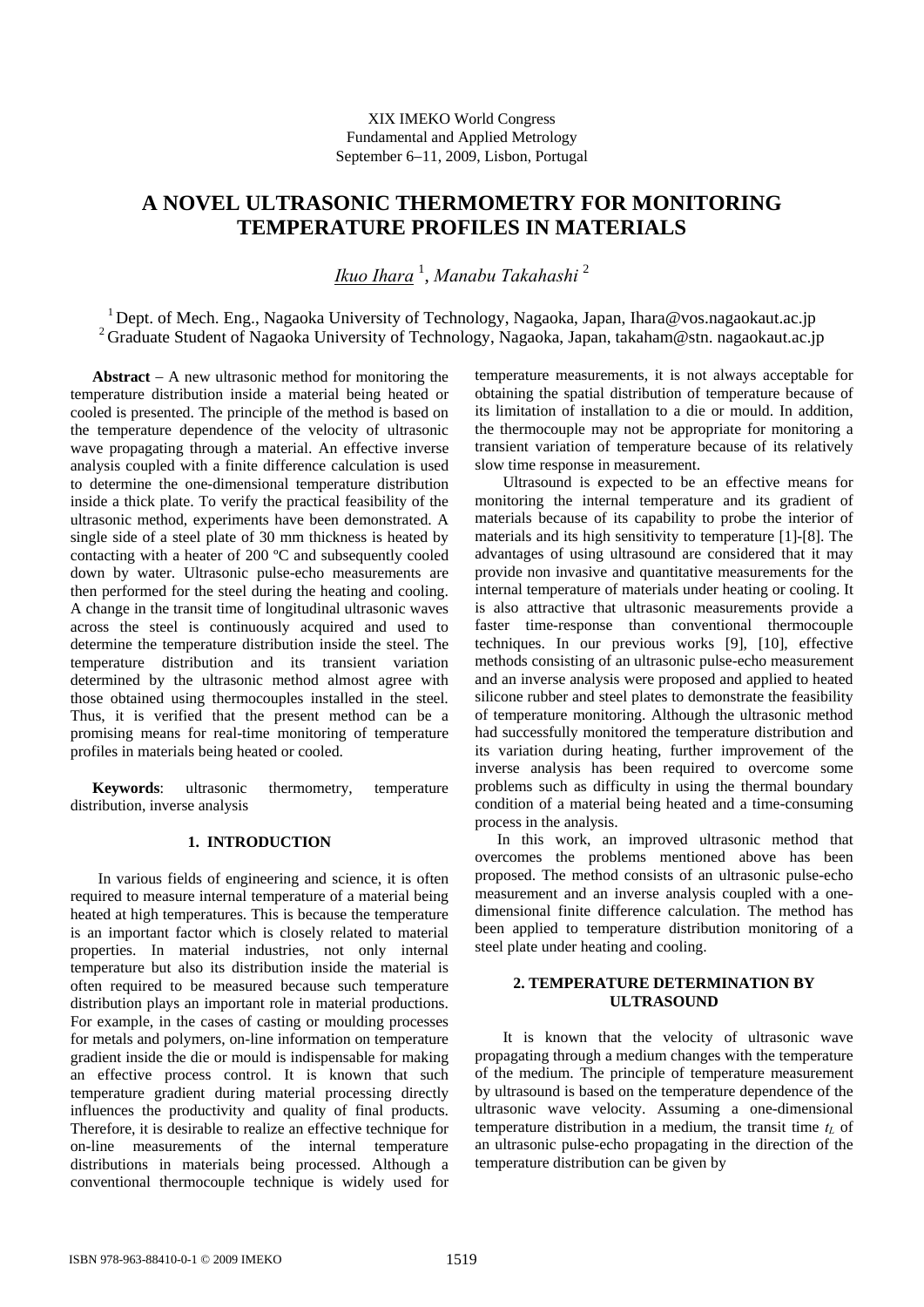$$
t_L = 2\int_0^L \frac{1}{v(T)} dx, \qquad (1)
$$

where *L* is the thickness of the medium, and  $v(T)$  is the ultrasonic velocity which is a function of temperature *T*. The temperature dependence of velocity depends on the material property and may have an approximate linear relation with temperature for a certain temperature range. In general, the temperature distribution in a medium being heated can be given as a function of location *x* and time *t*. Such a temperature distribution  $T(x, t)$  is subjected to the thermal boundary condition of the heated medium. Therefore, on the basis of (1), if an appropriate inverse analysis with a certain boundary condition is properly used, it could be possible to determine the temperature distribution from the transit time  $t_L$  measured for the heated medium. In fact, such ultrasonic determination of temperature distribution of a heated silicone rubber plate was demonstrated in our previous work [9].

## **3. INVERSE ANALYSIS FOR DETERMINING TEMPERATURE PROFILE**

In the present work, we attempt to perform an ultrasonic determination of the temperature distribution in a thick plate whose single side is being heated by contacting with a hot medium, or cooled with a cold medium. To investigate the temperature distribution of such plate, we consider a onedimensional unsteady heat conduction problem with a constant thermal diffusivity. Assuming that there is no heat source in the plate, the equation of heat conduction is given by [11]

$$
\frac{\partial T}{\partial t} = \alpha \frac{\partial^2 T}{\partial x^2},\tag{2}
$$

where  $T$  is temperature,  $x$  is the distance from the heated or cooled surface, *t* is the elapsed time after the heating or cooling starts,  $\alpha$  is the thermal diffusivity. It is known that the temperature distribution can be estimated by solving (2) under a certain boundary condition. In actual heating processes, however, the boundary condition is not always being held stable and often being changed transiently during heating. Such boundary condition is usually quite difficult to know and even to measure. Because of little knowledge about boundary condition, temperature distribution is hardly determined from (2). This kind of problematic situation often occurs when the plate is heated by contacting with a very hot medium such as molten metals.

To overcome the problem mentioned above, an effective method for evaluating the internal temperature distribution is proposed. The method consists of an ultrasonic pulse-echo measurement and an inverse analysis coupled with a one-dimensional finite difference calculation. The advantage of the method is that no boundary condition at the heating surface is needed. A one-dimensional finite difference model consisting of a large number of small elements and grids is used for analyzing heat conduction in a thick plate. Considering that the single side of the plate having a uniform temperature  $T^n$  at time step *n* is heated by contacting with a hot medium, temperatures at each point

inside the plate at time step  $n+1$  that is a very short elapsed time, can be given by [12]

$$
T_i^{n+1} = T_i^n + r(T_{i+1}^n + T_{i-1}^n - 2T_i^n) \quad (i = 2, \cdots, N-1) \tag{3}
$$

$$
r = \frac{\alpha \tau}{h^2} \tag{4}
$$

where,  $N$  is the number of the grid,  $i$  and  $n$  are indices corresponding to spatial coordinate and consecutive time, respectively.  $T_i^n$  is the temperature of each grid point *i* at time step  $n \cdot r$  is taken to be less than 0.5 according to the stability requirement called the von Neumann stability criterion.  $\tau$  is the time step and *h* is the grid interval. We define *i*=1 as the heated surface that is contacted with a hot or cold medium and define *i*=*N* as the other side that has no heat source. It is now required to obtain the temperatures at the both sides of the plate,  $T_1^{n+1}$  and  $T_N^{n+1}$ , so that the temperature distribution of the plate could be totally determined. It is possible to assume the temperature  $T_N^{n+1}$  to be a known value because such temperature at a low temperature side can easily be obtained using any conventional technique such as a thermocouple. However, the temperature at the heated surface,  $T_1^{n+1}$ , is usually difficult to know. Although the  $T_1^{n+1}$  is unknown unless the thermal boundary conditions at both ends of the plate are given, it is possible to estimate the  $T_1^{n+1}$  if the finite difference calculation is coupled with the transit time of ultrasound propagating through the plate. Using a concept of trapezoidal integration, the transit time  $t<sub>L</sub>$  given in (1) can be approximately calculated from

$$
t_L = h \left( \frac{1}{v_1} + \frac{1}{v_N} \right) + 2h \sum_{i=2}^{N-1} \frac{1}{v_i} , \qquad (5)
$$

From (5) and the relation between temperature and ultrasonic velocity, the temperature of the heated surface at time step  $n+1$ ,  $T_1^{n+1}$ , can be given by

$$
T_1^{n+1} = \frac{t_L^{n+1} - t_L^n}{Ah} - T_N^{n+1} + T_1^n + T_N^n - 2r(T_1^n - T_2^n - T_{N-1}^n + T_N^n)
$$
\n(6)

where,  $t_L$ <sup>n</sup> and  $t_L$ <sup>n+1</sup> are the transit times measured at the time step *n* and  $n+1$ , respectively. It should be noted that (6) is derived under the assumption that the temperature dependence of ultrasonic velocity has a linear relation shown as follows,

$$
\frac{1}{v(T)} = AT + B \tag{7}
$$

where, A and B are constants obtained experimentally. Thus, the temperature of the heated surface at time step  $n+1$ ,  $T_1^{n+1}$ , can then be determined from (6) when the transit times  $t<sup>n</sup>$ and  $t^{n+1}$  are measured. Once the temperatures of all grid points in the plate at the time step  $n+1$ ,  $T_1^{n+1}, \dots, T_N^{n+1}$ , are determined, we can determine the temperature distribution at next time step  $n+2$  from the same procedure using the transit times  $t^{n+1}$  and  $t^{n+2}$  measured at the time step  $n+2$ . According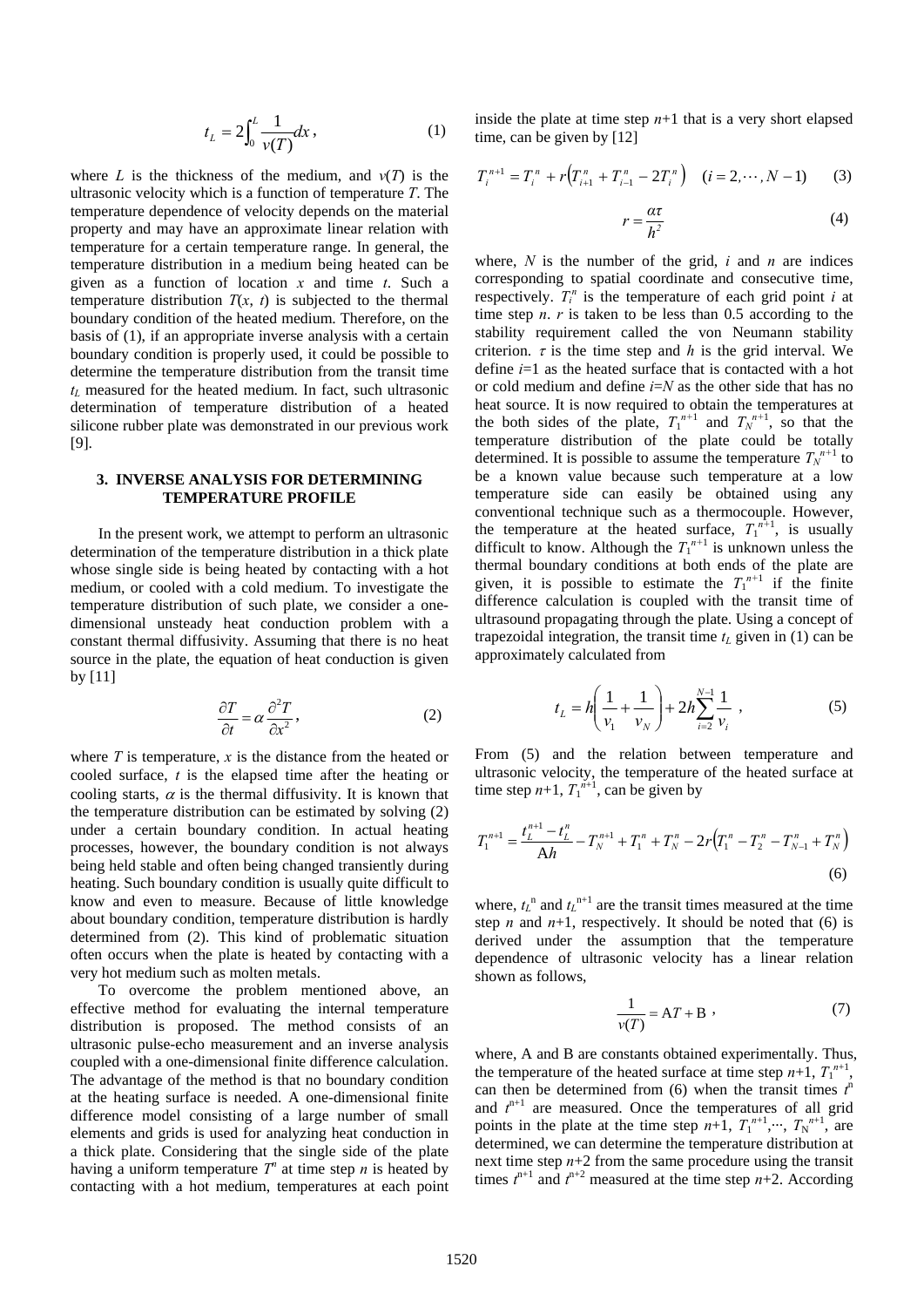to such procedure, we can continuously obtain the internal temperature distribution as long as the ultrasonic transit time measurement is continued. Fig. 1 shows the flowchart of the inverse analysis for determining the temperature distribution.



Fig. 1 Flowchart of the inverse analysis for determining the temperature distribution.

### **4. EXPERIMENT**

In order to verify the feasibility of the proposed method for determining temperature distribution, the method has been applied to a thick steel plate being heated and cooled. Fig. 2 shows a schematic diagram of the experimental setup used. This system provides not only ultrasonic pulse-echo measurements but also temperature distribution measurements using thermocouples, so that we can verify the validity of the ultrasonically determined temperature distribution, by comparing with that measured using the thermocouples. A steel plate (JIS type: SKD61) of 30 mm thickness is used as a specimen. At first, the bottom surface of the plate is heated by contacting with a heater of 200 ºC for a period of 50 s, and then the surface is cooled by water. An ultrasonic transducer of 2 MHz is installed on the top surface of the steel plate to make pulse-echo measurements for the steel. To obtain a reference value of the temperature distribution inside the plate, five thermocouples, TC1 - TC5, are inserted into the plate. In addition, another thermocouple TC6 is used to measure the temperature at the top surface of the plate. Ultrasonic pulse-echo measurements are performed during the heating and cooling, and echoes reflected from the bottom surface and temperatures at each position are continuously acquired every 0.2 s with a PC based real-time acquisition system. The sampling rate of ultrasonic signal is 100 MHz. Signal fluctuation due to electrical noise in measurements is reduced by taking the average of ten ultrasonic signals.

#### **5. RESULTS**

Fig. 3 shows ultrasonic echoes reflected from the bottom surface of the plate during heating. We can see a high signal-to-noise ratio even in the second echo. The transit time through the steel plate can be precisely determined from the time delay between the first and second echoes, by taking a cross-correlation between them.

Fig. 4 shows the variation of the temperature at 5 mm from the bottom surface of the steel during heating and cooling. As we expected, the temperature rapidly increases with measurement time immediately after the contact of the heater, and then markedly decreases just after the water cooling starts. The variation of the transit time of ultrasonic



Fig. 2 Schematic of the experimental setup for ultrasonic temperature monitoring.



Fig. 3 Ultrasonic echoes reflected from the bottom surface of the steel plate.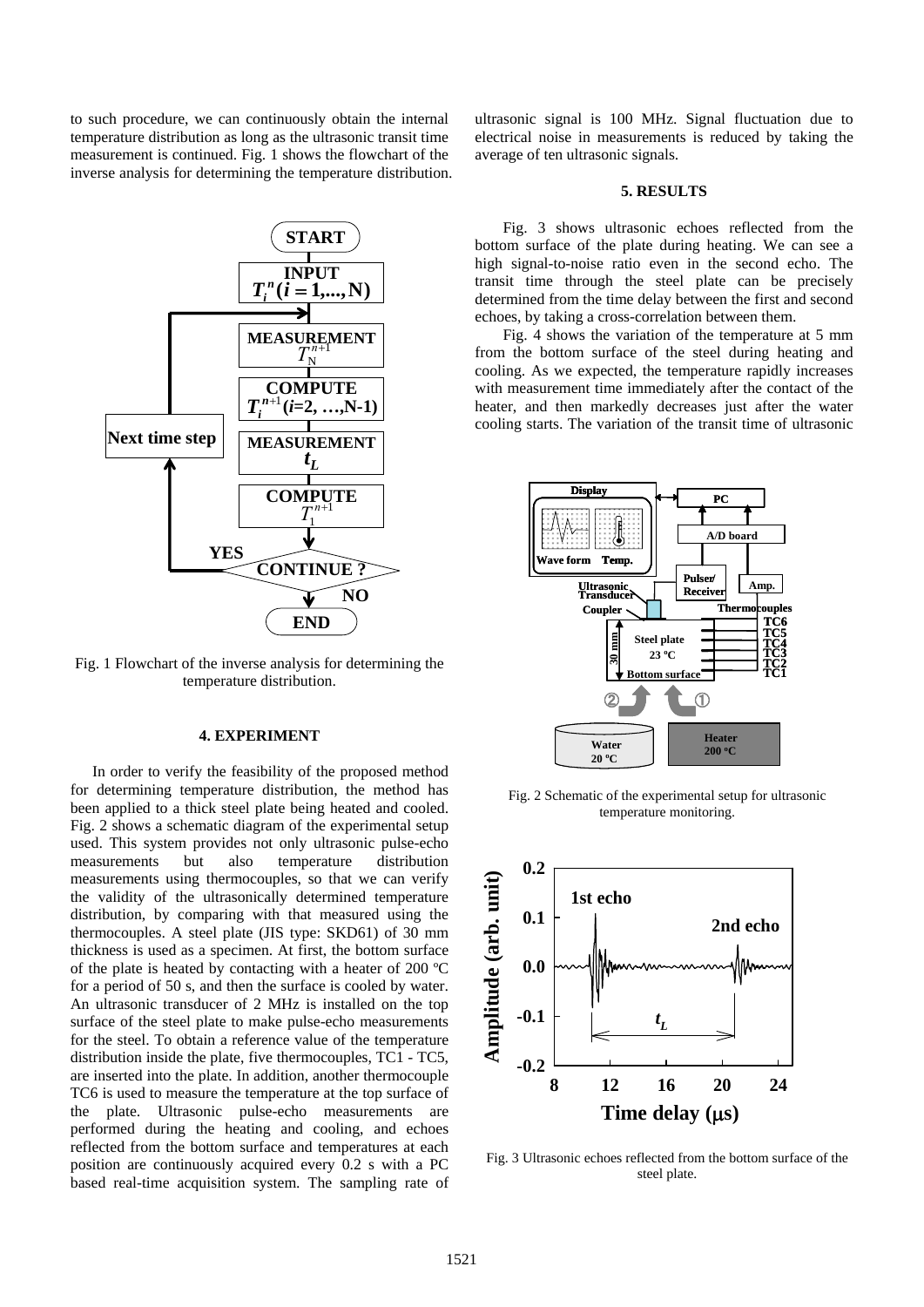

Fig. 4 Variations of the transit time of the ultrasonic wave and temperature in the steel plate during heating and cooling.

wave in the steel is also shown in Fig. 4. We can see that the tendency of the variation of the transit time during heating and cooling is similar to that of the temperature. However, we can also see the difference of their variation rates between the heating and cooling. In particular, the decrease rate of temperature in the beginning of cooling is quite different from that of transit time, which is much significant than the difference between their increase rates in heating. This is because of the difference of the temperature gradient inside the steel between heating and cooling processes.

The transit times measured during the heating and cooling are used for the inverse analysis to determine the temperature distribution and its variation. Since the prior information on the temperature dependence of ultrasonic velocity is needed for the analysis, we examine the relationship between the velocity and temperature for the steel in the temperature range up to  $250^{\circ}$ C. It has been found that the velocity change is almost linear with temperature in the temperature range and therefore the temperature dependence is approximately given to be

$$
v(T) = -0.636T + 5917.6 , (m/s) \qquad (8)
$$

Using the transit time shown in Fig. 4 and the temperature dependence of (8), the variation of temperature distribution in the plate is estimated from the proposed inverse analysis. In the estimation, the temperature of the steel before heating,  $23.3 \text{ °C}$ , is used as the initial condition. Also, the temperature TC6 is used as the known value. The estimated temperature distributions are shown in Fig. 5, where the ultrasonically estimated results are compared with those measured using thermocouples. The time shown in Fig. 5 denotes the elapsed time after the heating starts. It can be seen that the temperature distribution estimated ultrasonically and its variation almost agree with those measured using thermocouples, while there are discrepancies between them in the range of high temperatures. Although the reason for the discrepancy is not clear at this moment, it is interesting that the proposed ultrasonic method seems to be effective to monitor a transient variation in internal temperature distribution of



Fig. 5 Variation of temperature distribution in the steel plate with elapsed time, estimated by the ultrasonic method and thermocouples. The numbers in the figure denote the elapsed time after heating starts.

materials being heated or cooled. It is noted that it takes about 8 ms to calculate a temperature distribution at each time step from the measured ultrasonic data, which is fast enough to make a real-time monitoring.

## **6. CONCLUSIONS**

A new ultrasonic method for monitoring internal temperature gradient of materials is presented. The advantage of the method is that no boundary condition at the heating surface is needed for the monitoring. The feasibility of the method has been demonstrated through an experiment with a steel plate being heated and cooled. An uncertainty analysis is now being done to estimate the accuracy in the present method and the result will be reported in the near future. Although further technical improvements in the measurement and analysis are needed, it is highly expected that the method could be effective in the on-line monitoring of the transient variation of the temperature profile of materials being processed at high temperatures. It should be noted that non-contact thermometry with the proposed ultrasonic method is also possible if any non-contact ultrasonic measurement technique such as a laser-ultrasound is employed.

#### **ACKNOWLEDGMENTS**

Financial supports by the Grant-in-Aid for Scientific Research (B19360330) from the Japan Society for the Promotion of Science, and Toyota Motor Co. are appreciated.

#### **REFERENCES**

[1] T.-F. Chen, K.-T. Nguyen, S.-S. Wen and C.-K. Jen., "Temperature measurement of polymer extrusion by